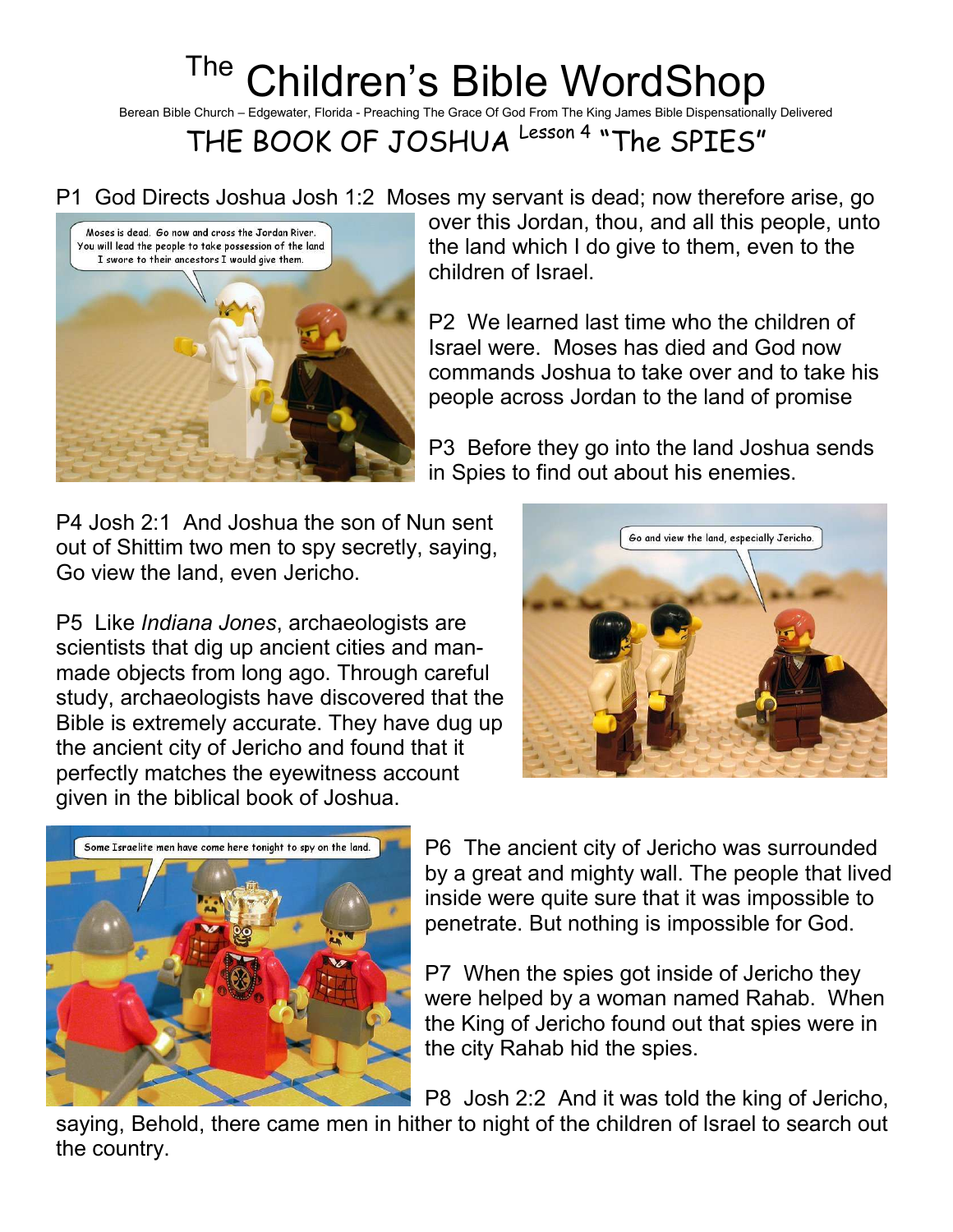P9 Josh 2:3 And the king of Jericho sent unto Rahab, saying, Bring forth the men that are come to thee, which are entered into thine house: for they be come to search out all the country.

P10 Someone must have seen the spies go into Rahabs house and told the king. The king did not want spies in his kingdom.

P11 But Rahab had heard of the God of Israel.



P12 She had heard what God had done to the Egyptians. So Rahab hid the spies



under some wheat on the roof of her house.

P13 Josh 2:6 But she had brought them up to the roof of the house, and hid them with the stalks of flax, which she had laid in order upon the roof.

P14 Rahab then tells the soldiers of the king that

the spies were not there. She sends them looking for the spies in the other direction.

P15 Josh 2:4 And the woman took the two men, and hid them, and said thus, There came men unto me, but I wist not whence they were: 5:… whither the men went I wot not: pursue after them quickly; for ye shall overtake them.





P16 The kings soldiers left Rahabs house and went looking for the spies but did not find them

P17 After the guards leave Rahab tells the spies that she knows who they are.

P18 Josh 2:9 And she said unto the men, I know that the LORD hath given you the land, and that your terror is fallen upon us, and that all the inhabitants of the land faint because of you.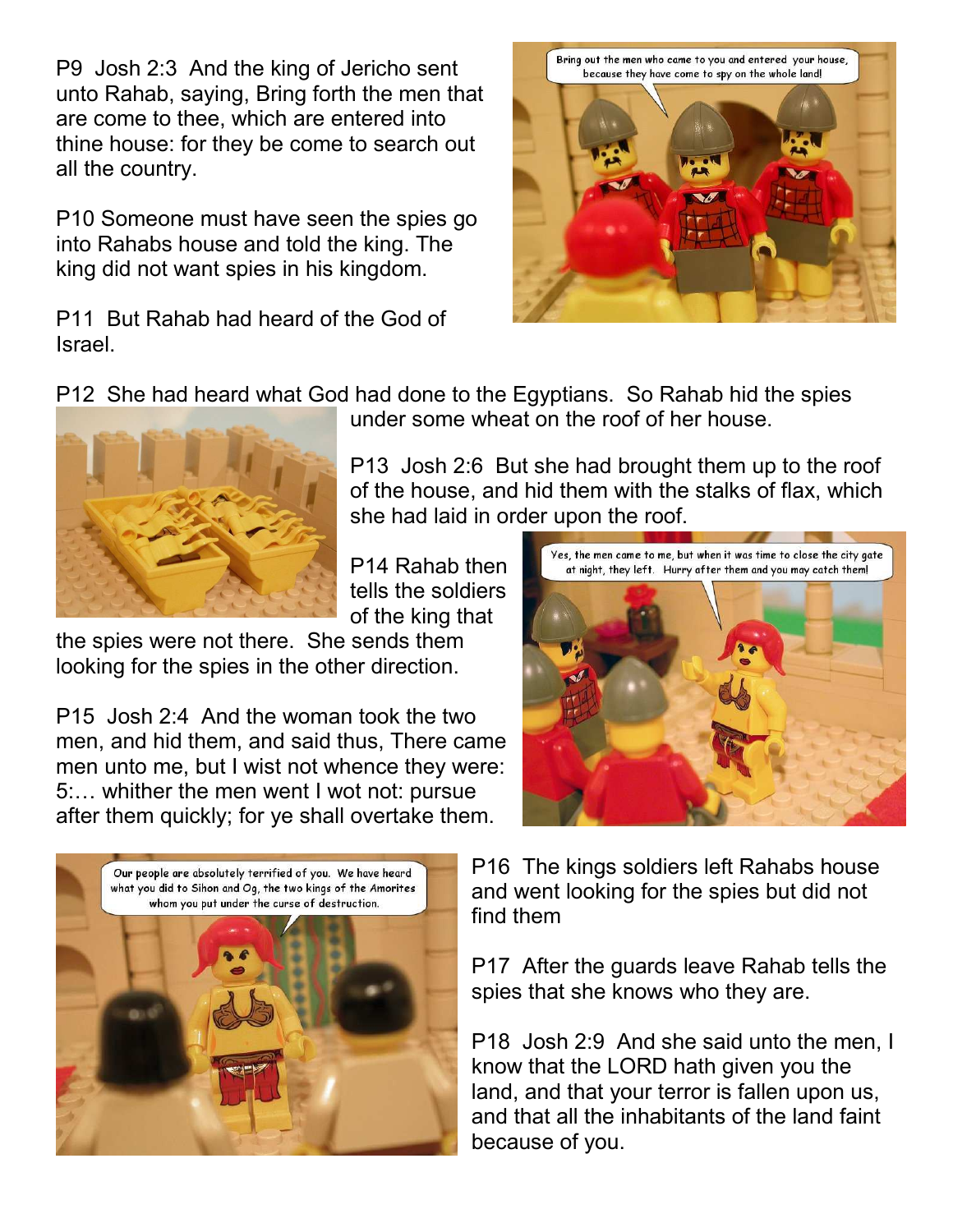P19 Josh 2:11 And as soon as we had heard these things, our hearts did melt, neither did there remain any more courage in any man, because of you: for the LORD your God, he is God in heaven above, and in earth beneath.

P20 The spies promise to save Rahab and all of her family as long as they stay in Rahabs house when Joshua attacks the city.

P21 Josh 2:18 Behold, when we come into the land, thou shalt bind this line of scarlet thread in the window which thou didst let us down by: and thou shalt bring thy father, and thy mother, and thy brethren, and all thy father's household, home unto thee.



P22 The spies go into the mountains for three days to hide till the Kings soldiers gave



up looking for them. They then go back and report to Joshua.

P23 Josh 2:22 And they went, and came unto the mountain, and abode there three days, until the pursuers were returned: and the pursuers sought them throughout all the way, but found them not. 23 So the two men returned, and descended from the mountain, and passed over, and came to Joshua the son of Nun, and told him all things that befell them:

P24 Josh 2:24 And they said unto Joshua, Truly the LORD hath delivered into our hands all the land; for even all the inhabitants of the country do faint because of us.

P25 The next day Joshua moves his army to the shores of Jordan. And three days later they cross over into the Land of Promise.

More Next Time

 $-$  ©